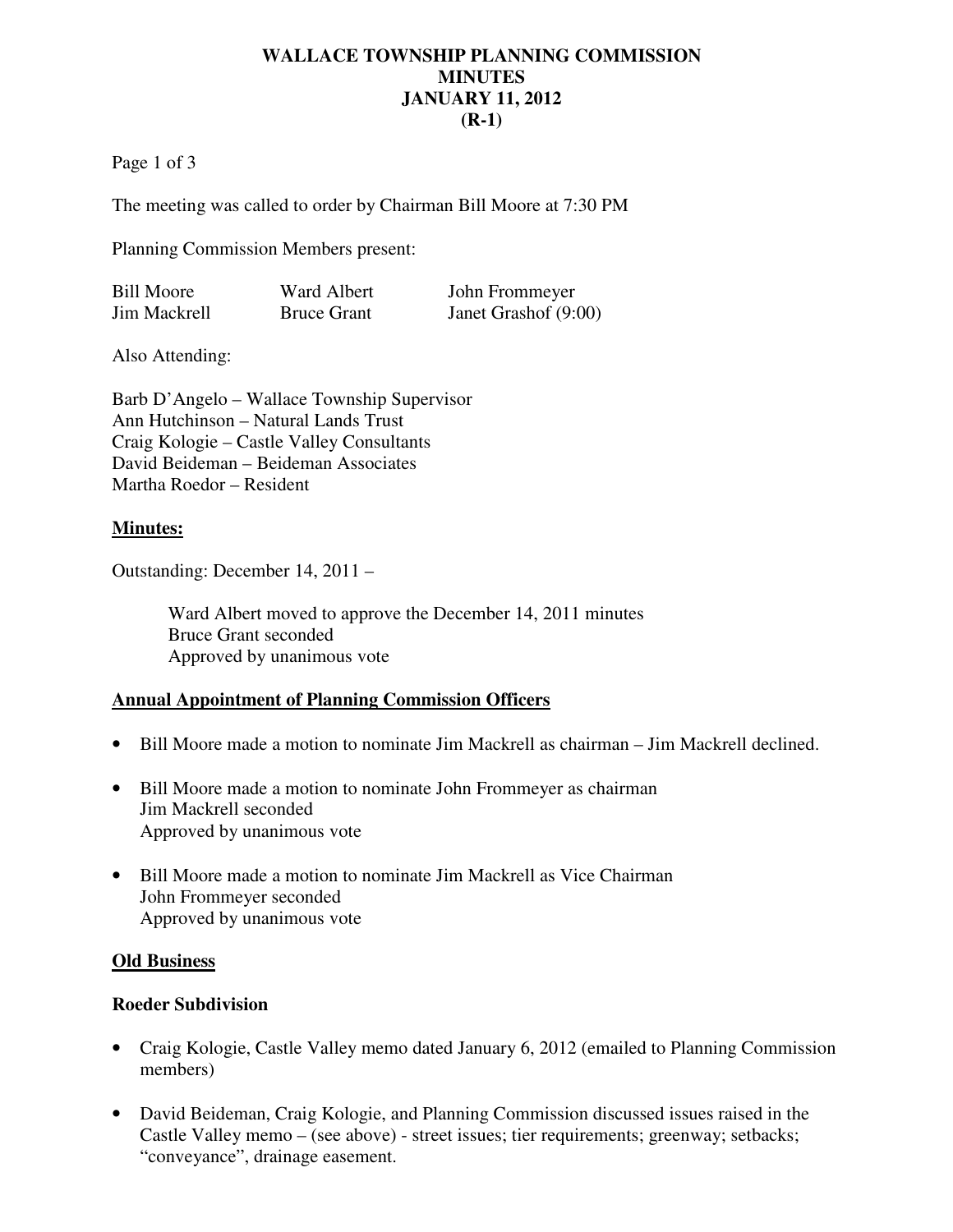# **WALLACE TOWNSHIP PLANNING COMMISSION MINUTES JANUARY 11, 2012 (R-1)**

## Page 2 of 3

- Dave Beideman distributed a revised sketch plan rev. date January 6, 2012 reflecting an alternate subdivision option. See Kologie memo dated January 6, 2012.
- Combine all parcels subdivide three  $(3)$ ;  $(2)$  two for new homes,  $(1)$  one for greenway (to maintain Act 319 status)
- Mrs. Roeder advises "no rush" Site walk by Planning Commission will wait for initial submittal to Township.
- Brief general discussion

## **Peter Camiel Service Plaza**

- Planning Committee awaits further plans / scope of work from Pennsylvania Turnpike Commission (PTC).
- General discussion re: PTC authority to circumvent (see ignore) Wallace Township permitting and fees / review.

#### **New Business**

# **Cell Tower Study**

- Craig Kologie reported that at the December 2011 Supervisors' meeting, a resident, Brooke Dolan of Clearshot Communications, presented a general request to consider a cell tower at 1250 Creek Road, the Wallace Township Municipal Building property.
- The Board of Supervisors deferred to the engineers and attorney.
- Craig Kologie advises that he has engaged an RF Engineer to consider various location options within the township, **and** to generate a RFP (request for proposal) to potential developers.
- Note: Bill Moore advises that certain existing Wallace Township ordinances may prohibit a cell tower on public property.

# **Brandywine Hill**

- Rouse Chamberlin advises that their site engineers, Commonwealth Engineering, has recalculated density requirements and believe results reflect 19 available lots in lieu of 18 lots as previously calculated.
- They have asked that Wallace Township engineers review this issue.
- Note: the plan referenced in email from Rouse Chamberlin Group is an unrevised plan from May 31, 2007.